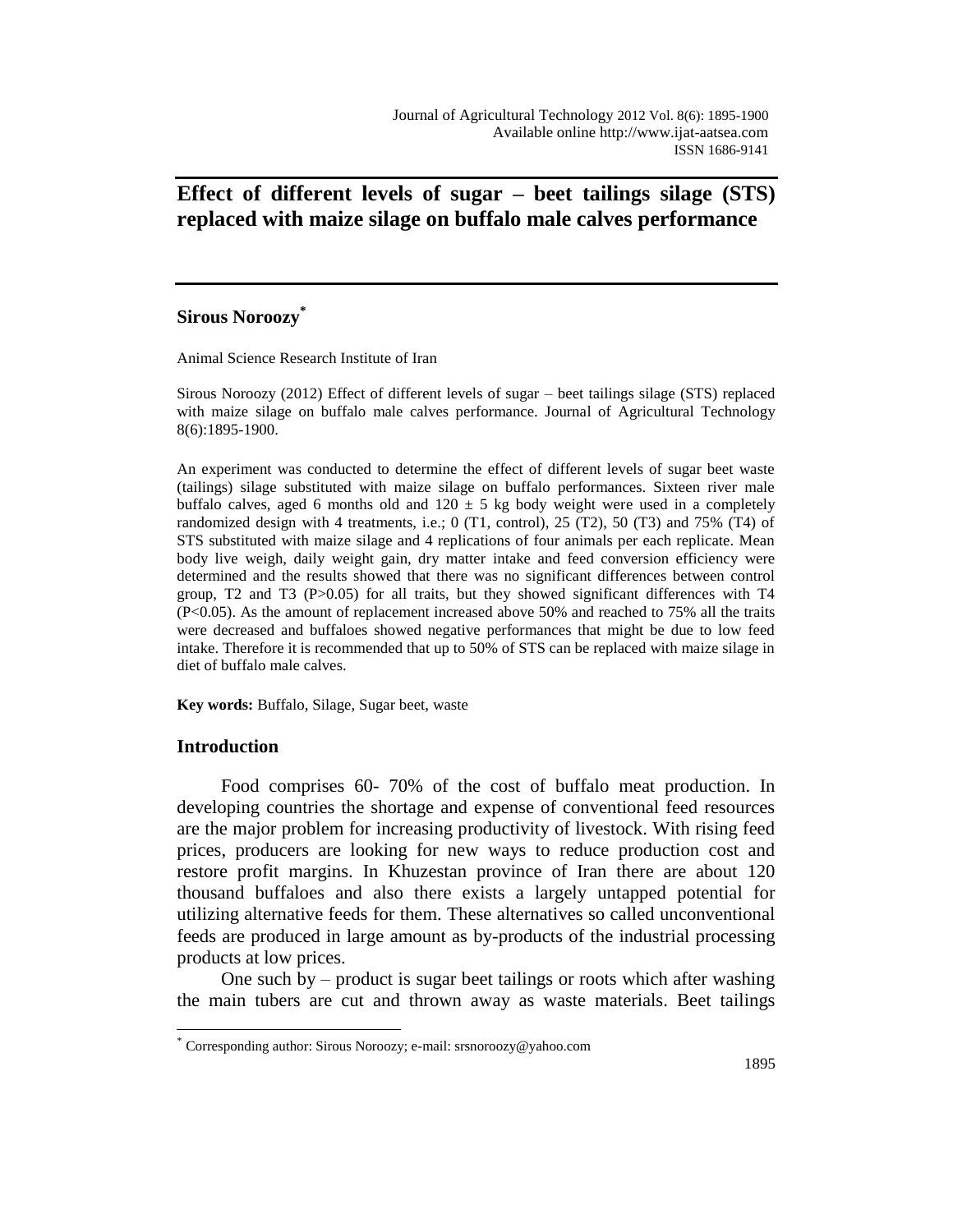consist of small beets, broken or damaged beet and other materials not suitable for sugar production (Lardy and Anderson, 1999).

In Khuzestan annually about 14000 tons (3000 tons as dry matter basis) beet tailings are obtained from sugar factories with a low cost and farmers are utilizing them directly as a portion of diet for their animals without any enrichment. Different results were reported for the effect of STS on animal performances. Studies showed that using urea in sugar beet tops silage increased CP and reduced fungal growth, and also adding molasses as a source of carbohydrates reduced the pH of silage and increased its palatability. Beet tailings depending on soil contamination have about 80% moisture and 4% crude protein (McDonald, 1995).

Therefore, the objectives of this study were determination of chemical composition of treated STS, the proper level of replacement with maize silage and its effect on fattening of buffalo male calves.

### **Materials and methods**

This experiment was conducted on 16 male buffalo Calves, aged 6 months old and 120±5 Kg body live weight for a period of 180 days in a completely randomized design with 4 treatments, 0, 25, 50 and 75% of STS treated with 1% urea and 3% molasses substituted with maize silage.

**Table 1.** Ingredient constitutes (%) and nutrient composition (as percent in dry matter) of experimental diets

| Experimental diets $(\% )$      |       |       |       |       |  |  |  |
|---------------------------------|-------|-------|-------|-------|--|--|--|
| Ingredients                     |       | 25    | 50    | 75    |  |  |  |
| Maize silage                    | 66.66 | 49.36 | 33.00 | 16.48 |  |  |  |
| <b>STS</b>                      |       | 16.32 | 33.00 | 49.50 |  |  |  |
| Alfalfa <sup>1</sup>            | 16.00 | 16.32 | 16.32 | 16.21 |  |  |  |
| Concentrate <sup>2</sup>        | 17.34 | 17.68 | 17.68 | 17.59 |  |  |  |
| Total                           | 100   | 100   | 100   | 100   |  |  |  |
| Calculated nutrient composition |       |       |       |       |  |  |  |
| ME(Mcal/kg)                     | 8.09  | 8.05  | 8.00  | 8.00  |  |  |  |
| CP(%)                           | 12.50 | 12.34 | 12.15 | 12.10 |  |  |  |
| Ca (%)                          | 0.37  | 0.38  | 0.37  | 0.32  |  |  |  |
| $P(\%)$                         | 0.31  | 0.30  | 0.30  | 0.30  |  |  |  |

1- Alfalfa was dehydrated as 95% dry matter

2- Concentrate includes barley 4%, wheat bran 35%, dry beet-pulp 9%, Cotton seed meal 15% and Salt 1%.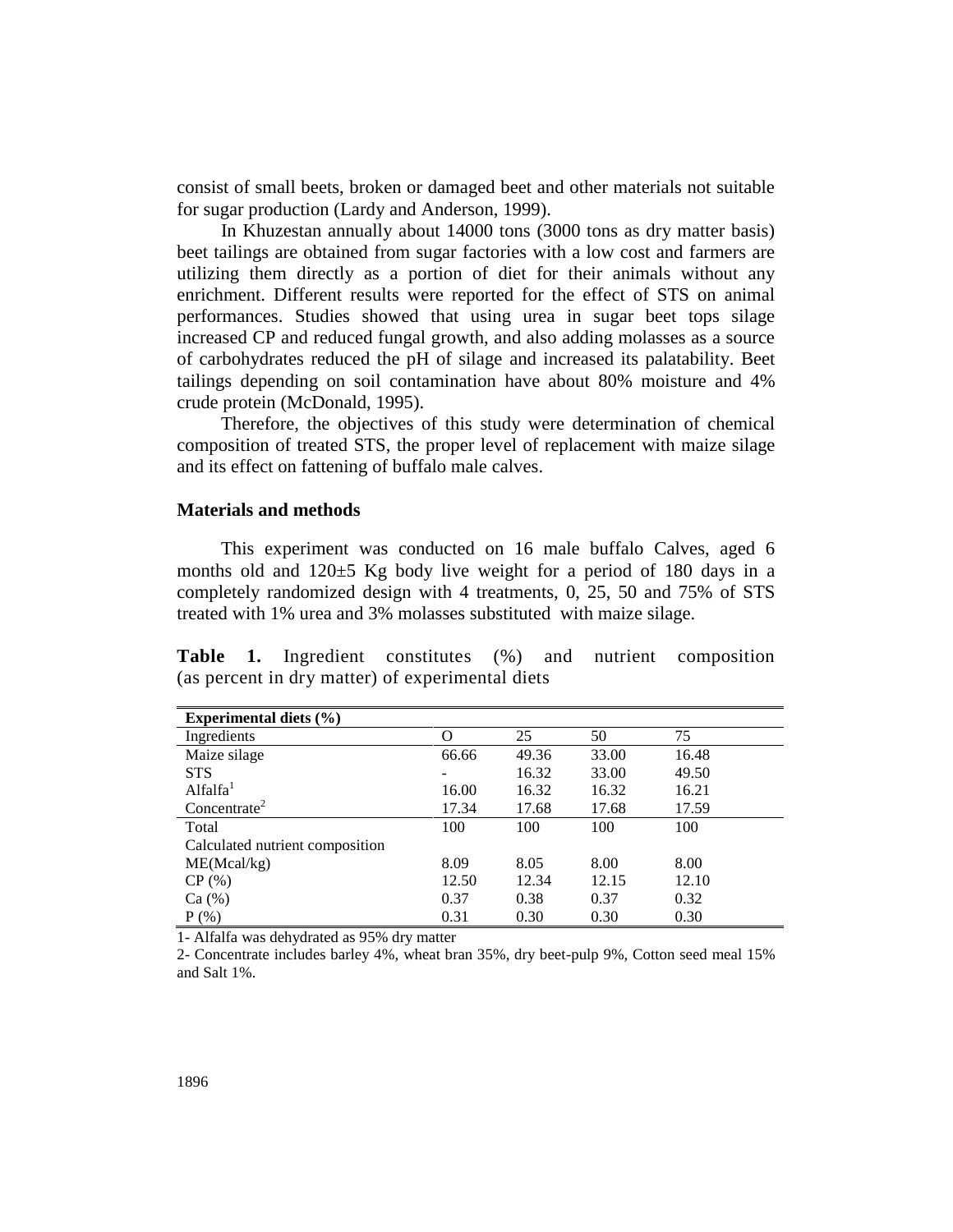In this experiment different traits such as feed consumption (dry matter intake), initial and final body live weight, daily body weight gain and feed conversion efficiency were studied on buffalo male calves. The chemical composition (DM, CP, ME, Ca and P) of beet tailings before and after treating and ensiling were calculated (A.O.A.C., 1984).In vitro digestibility of organic matter of samples (Tilley and Terry, 1963) were measured to estimate samples metabolizable energy Using ME (Mj/kgDM) =0.016×DOMO (Mc Donald *et al*., 1995).Tailings were collected from sugar-beet factory and transferred to the Safyabad animal Science research station.

They were sun-dried and turned constantly for 3-5 days to decrease the moisture content. The pH of silage was measured two weeks interval. After 45 days Silo was opened and silage was of good quality. The main experiment started and animals adapted to the silage for 15 days gradually. Different traits such as final live weight, daily weight gain, dry matt intake/days and feed conversion efficiency were measured during experiment. At last all data were analyzed statistically using SAS procedure (1985), and the means were compared by Duncan test (1955).

#### **Results and discussion**

The chemical composition and feed values of the experimental diets are presented in Table 2. Different percentage of maize silage was replaced by treated beet tailing silage and the amounts of other ingredients of the diet were almost similar. The collocated nutrient composition shows that all levels of experimental diets were more or less isocaloric and isonitrogenous.The samples of two silages were tested twice a week and after 45 days both silos were opened and the quality of silages such as (65% dry matter) colour, lactic acid, smell and PH were similar and had a very good appearance.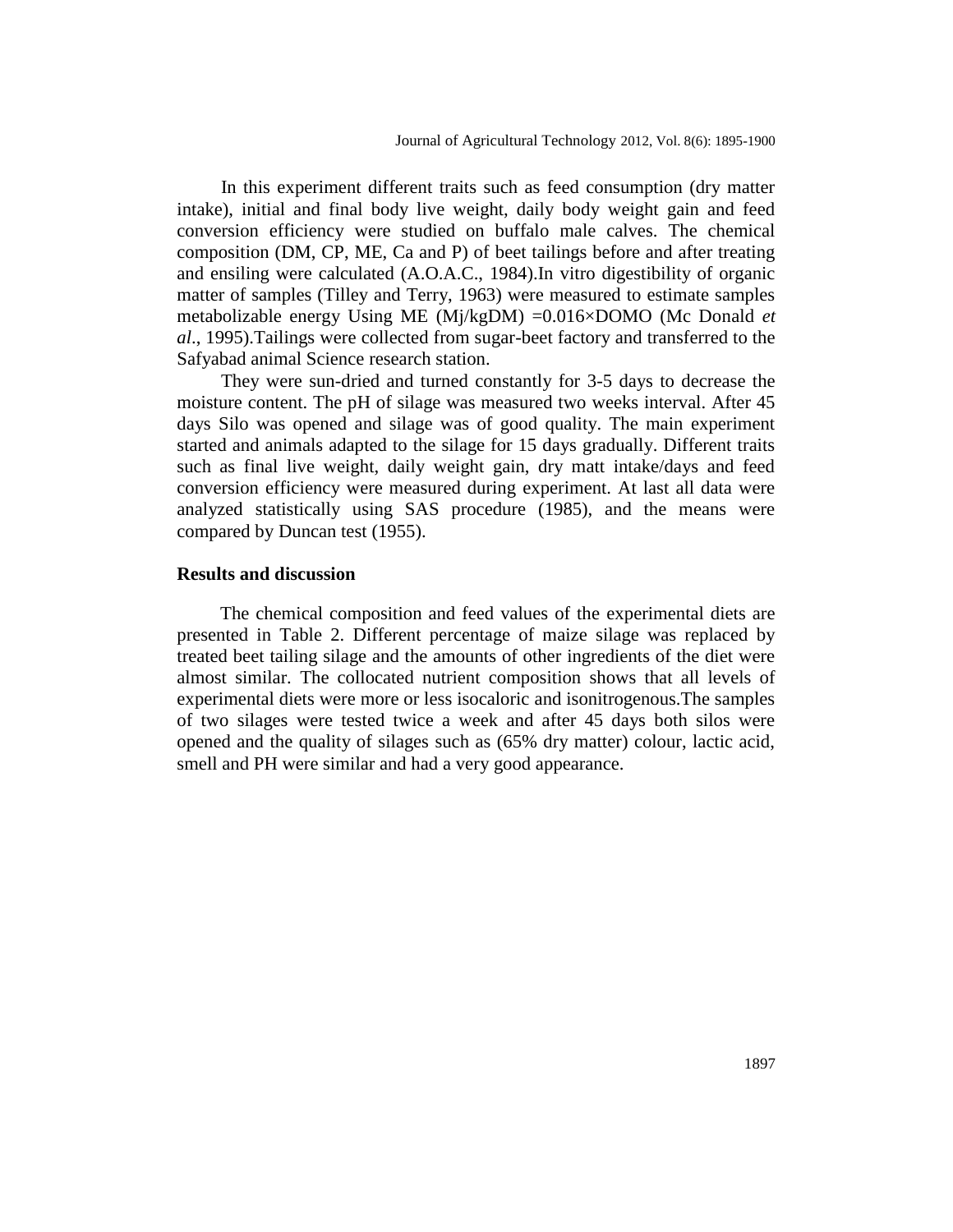| <b>Chemical analyzes</b>   |        |                |             |        |                   |
|----------------------------|--------|----------------|-------------|--------|-------------------|
| Ingredients                | DM (%` | CP (%)         | ME(Mcal/kg) | Ca (%) | (%<br>D           |
| Sugar-beet tailings        | 25     | $7.75^{\rm a}$ | $2.14^a$    | 1.56   | $0.29^{\rm a}$    |
| Sugar-beet tailings silage | 68     | $8.30^{b}$     | $2.44^{b}$  | 1.85   | 0.80 <sup>b</sup> |
| Maize silage               | 65     | 8.5            | 2.53        | 0.70   | 0.95              |
| Alfalfa                    | 92.5   | 14.5           | 2.96        | 1.13   | 0.39              |
| Concentrate                | 95     |                | 2.60        | 0.18   | 0.84              |

**Table 2.** Chemical analyses of the sugar-beet tailings before and after silage, maize silage, alfalfa and concentrate

a-b Means in each row with different superscripts are significant  $(P< 0.05)$ 

As it is indicated from table 2, The CP and ME of tailings before and after treating and ensiling increased from 7.75 to 8.3% and 2.14 to 2.44 Mcal/ Kg (P< 0.05) respectively. Calcium didn't show any significant differences but Phosphorous increased from 0.29 to 0.80 percent (P< 0.05). The Chemical composition of STS and maize silage was almost the same. The only problem of silage making was chocking the big pieces and high amount of water in tailings that by pressing and adding 10% wheat straw as Reisian zadeh *et al.* (1996) suggested for tops silage, this problem has been solved. Lardy and Anderson (2003) also demonstrated that the main problems of tailings are high moisture (80%), big pieces and the cost of transportation.

Effects of different treatments on buffalo male calves performances are shown in Table 3. There were no significant differences  $(P> 0.05)$  between T1, T2 and T3 for final live weight, but the differences between these three treatments and T4 were significant (P< 0.05).The final live weight for T1, T2, T3 and T4 was 216.25, 216, 215.5 and 194.5 kg respectively.

| <b>Traits</b>                | <b>Treatments (Composition %)</b> |                      |                       |                       |  |  |
|------------------------------|-----------------------------------|----------------------|-----------------------|-----------------------|--|--|
|                              | $\mathbf{T}1$                     | T?                   | T3                    | T4                    |  |  |
| Initial live weight (kg)     | $120.25$ <sup>a</sup>             | 120.25 <sup>a</sup>  | $120.75$ <sup>a</sup> | $120.25$ <sup>a</sup> |  |  |
| Final live weight (kg)       | 216.25 <sup>a</sup>               | $216.00^{\text{ a}}$ | 215.50 <sup>a</sup>   | 194.50 <sup>b</sup>   |  |  |
| Daily body weight fain (g)   | 532.75 $^{a}$                     | 530.00 $^{\rm a}$    | $521.75$ <sup>a</sup> | $409.75^{b}$          |  |  |
| Daily dry matter intake (kg) | 4.15 <sup>a</sup>                 | 4.14 <sup>a</sup>    | 4.14 <sup>a</sup>     | $4.10^{b}$            |  |  |
| Feed conversion efficiency   | 7.80 <sup>a</sup>                 | 777 <sup>a</sup>     | 7.85 <sup>a</sup>     | 997 <sup>a</sup>      |  |  |

**Table 3.** Effects of different treatments on buffalo male calves performances

a-b Means in each row with different superscripts are significant (P< 0.05)

The same results were obtained for daily body weight gain and T4 was not significant with T1, T2 and T3 (P< 0.05), but T2 and T3 showed no differences with control group ( $P > 0.05$ ). Daily dry matter intake for T4 was 4.1 kg which showed significant differences with control group (4.15 kg). The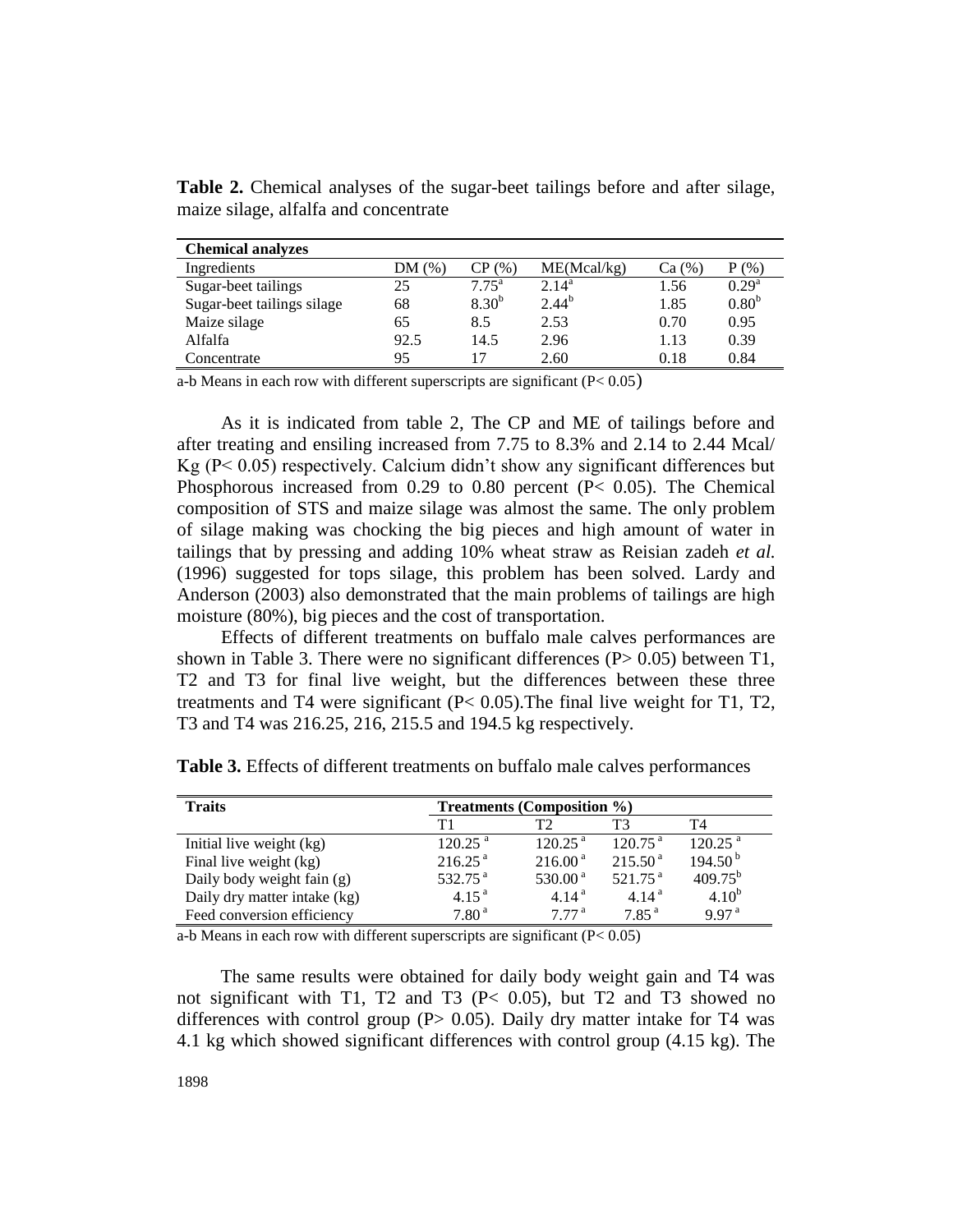results of T2 and T3 with T1 were the same and differences were not significant (P> 0.05). There was no significant difference between all treatments for feed conversion efficiency  $(P> 0.05)$ .

According to all results the ME was increased from 2.14 to 2.44 Mcal, and it seams treating of tailings has increased the amount of lignin, cellulose and hemicelluloses of cell wall. Jackmola *et al*. (1993) reported the improvement of organic matter of bagasses in sugarcane treated with urea and molasses was 24 to 56 percent, and also increased protein percentage from 7.75 to 8.3%. Kardooni *et al.* (1997) reported that for achieving good silage with 1% urea, the best amount of molasses is 3% (DM). Addition of molasses to forage silage which has less than 6-8% soluble sugar was reported by Church (1988). Reisian zadeh, and et al., 1996 reported that the moisture of a good silage of beet tailings should not be more than 70%, and as the moisture of tailings are high so it is better to add 10% straw to the silage for reduction of silage moisture.

As it is obvious from all results obtained from body live weight, daily weight gain, dry matter intake and also feed conversion it can be calculated that up to 50 percent substitution of maize silage with beet tailing silage is recommended and more than that as McDonald (1995) reported in his book due to its amount of oxalic acid which is banded with calcium and prevent the passage from the body, is not suggested and therefore reduce the growth and feed intake. However it is concluded that 50% of sugar beet tailings can be replaced with maize silage for fattening of buffalo male calves.

#### **References**

- AOAC, Association of Official Analytical Chemists (1984). AOAC, 14<sup>th</sup> Edn.Washington, D.C.
- Church. D.C. (1988). The ruminant animal digestive Physiology and nutrition. pp. 527-528.
- Davis, C.L. Grenawalt, D.A. and Mccoy, G.C. (1983). Feeding value of pressed brewers grains for lactating cows. J. Dairy sci. 66:153-159.
- Gohi, B.O. (1975). Tropical feeds and agricultural organization of the united nation. Rome, Italy. pp. 661.
- Jakhmola, R.C., R. Weddel and J.F.D. Greenhalp (1993). Ensiling grass with straw. Effect of urea and enzyme additives on the feeding value of grass and straw silage. Animal feed sci. and tech. 41:87-101.
- Kardooni, A. and B. Alem zadeh (1997). Application of different levels of urea and molasses for treating pith and bagasses. Publication of Agricultural and Natural Resources Research Center of Kuzestan-Iran.

Lardy, G. and V. Anderson. (1999). *Alternative feeds for ruminants*. NDSU (www.ag.ndsu.edu)

McDonald, P., R.A. Edwards, J.F.D. Greenhalgh, and C.A. Morgan (1995). Animal nutrition, fifth edn, John Willy, Inc New York.

Ranjhan, S.K. (1982). Animal nutrition in tropics. Vikas publishing house, New Delhi.